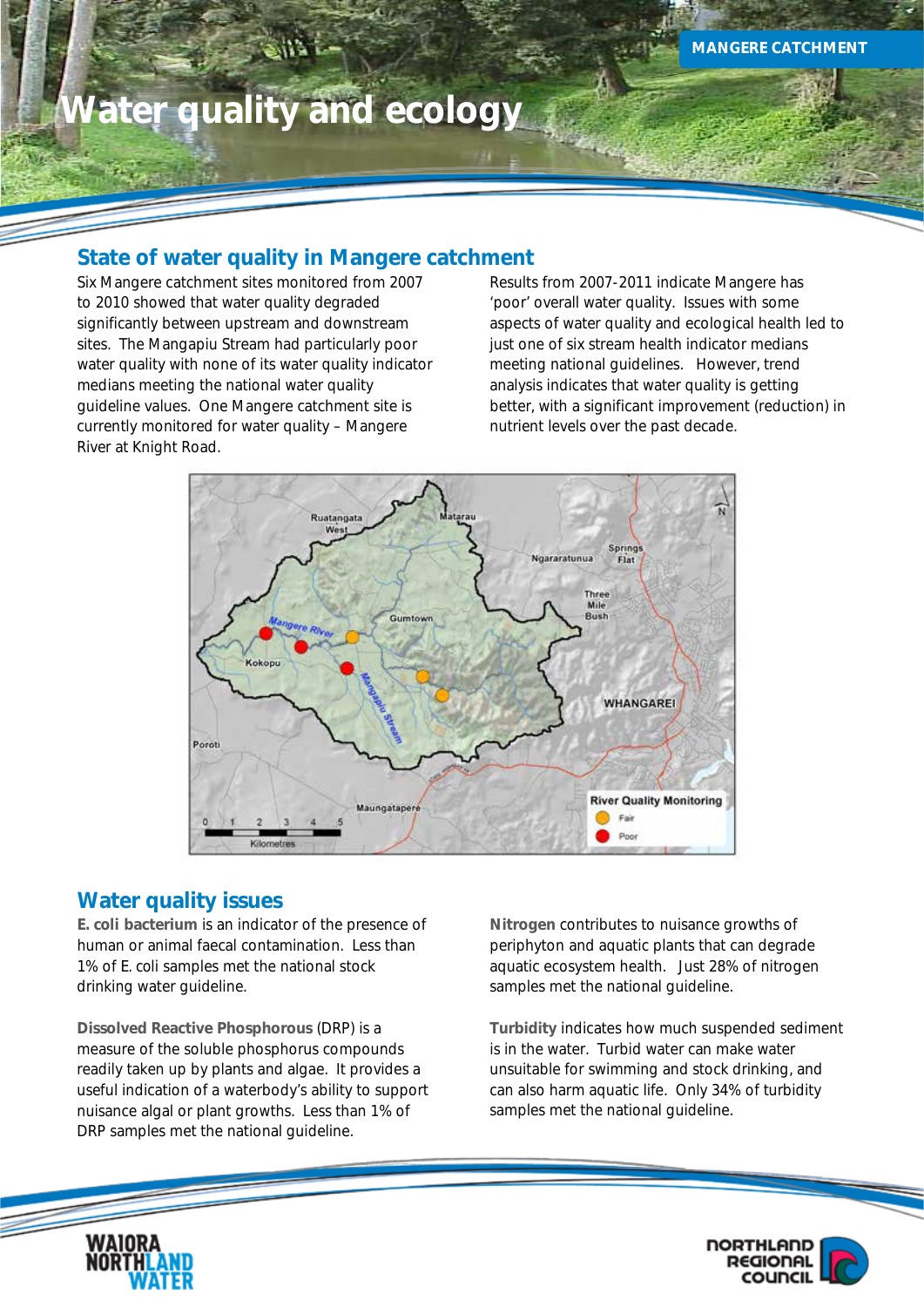## **Water quality index**

A water quality index is used to enable comparison between Northland's rivers and streams. The water quality index is calculated using the median values for six variables (see identifiers in Table 1).

Using the water quality index, water quality at each site can be classified into one of four categories according to how many medians meet national guideline values.

**Excellent**: median values for all six variables meet guidelines.

**Good**: median values for five variables (one of which must be dissolved oxygen) meet guidelines.

**Fair**: median values for three or four variables (one of which must be dissolved oxygen) meet guidelines.

**Poor:** median values for less than three variables meet guidelines.

## **Table 1: Ministry for the Environment water quality guideline values**

| Identifier (+unit)                | Abbreviation    | Reference                  | <b>Guideline value</b>                                 |  |
|-----------------------------------|-----------------|----------------------------|--------------------------------------------------------|--|
| Dissolved Oxygen                  | DO.             | RMA 1991 Third<br>Schedule | $\geq$ 80 (% saturation)                               |  |
| Dissolved Reactive<br>Phosphorous | <b>DRP</b>      | <b>ANZECC (2000)</b>       | ≤0.010 (mg/L)                                          |  |
| Escherichia coli                  | E. coli         | <b>ANZECC (1992)</b>       | $\leq$ 126 (cfu/100 mL)<br><b>Stock Drinking Water</b> |  |
| Ammoniacal Nitrogen               | NH <sub>4</sub> | <b>ANZECC (2000)</b>       | ≤0.021 (mg/L)                                          |  |
| Nitrite-Nitrate Nitrogen          | <b>NNN</b>      | <b>ANZECC (2000)</b>       | ≤0.444 (mg/L)                                          |  |
| Turbidity                         | <b>TURB</b>     | <b>ANZECC (2000)</b>       | $\leq$ 5.6 (NTU)                                       |  |

#### **Table 2: Water quality results for Mangere River at Knight Rd (2007-11)**

|                                         | <b>DO</b><br>% sat | <b>DRP</b><br>mq/L | E. coli<br>MPN/100 mL | NH4<br>mq/L | <b>NNN</b><br>Mg/L | <b>TURB</b><br><b>NTU</b> |  |  |
|-----------------------------------------|--------------------|--------------------|-----------------------|-------------|--------------------|---------------------------|--|--|
| Median                                  | 83.8               | 0.054              | 691                   | 0.04        | 0.596              | 6.9                       |  |  |
| Minimum                                 | 38.3               | 0.01               | 74                    | 0.01        | 0.013              | $\overline{2}$            |  |  |
| Maximum                                 | 119.2              | 0.373              | 24192                 | 0.35        | $\overline{2}$     | 90                        |  |  |
| Number of<br>samples collected          | 111                | 108                | 111                   | 109         | 109                | 97                        |  |  |
| Number meeting<br>quidelines (%)        | 68.5%              | 0.9%               | 0.9%                  | 28.4%       | 37.6%              | 34.0%                     |  |  |
| <b>Median meets</b><br>quidelines       | yes                | no                 | no                    | no          | n <sub>O</sub>     | no                        |  |  |
| 18/aban arraithe to day, and among Dann |                    |                    |                       |             |                    |                           |  |  |

**Water quality index category: Poor**

## **Regional comparison**

Mangere River's 'poor' water quality index score places it in the bottom 5% of Northland's monitored rivers.

**Percentage breakdown of overall water** 



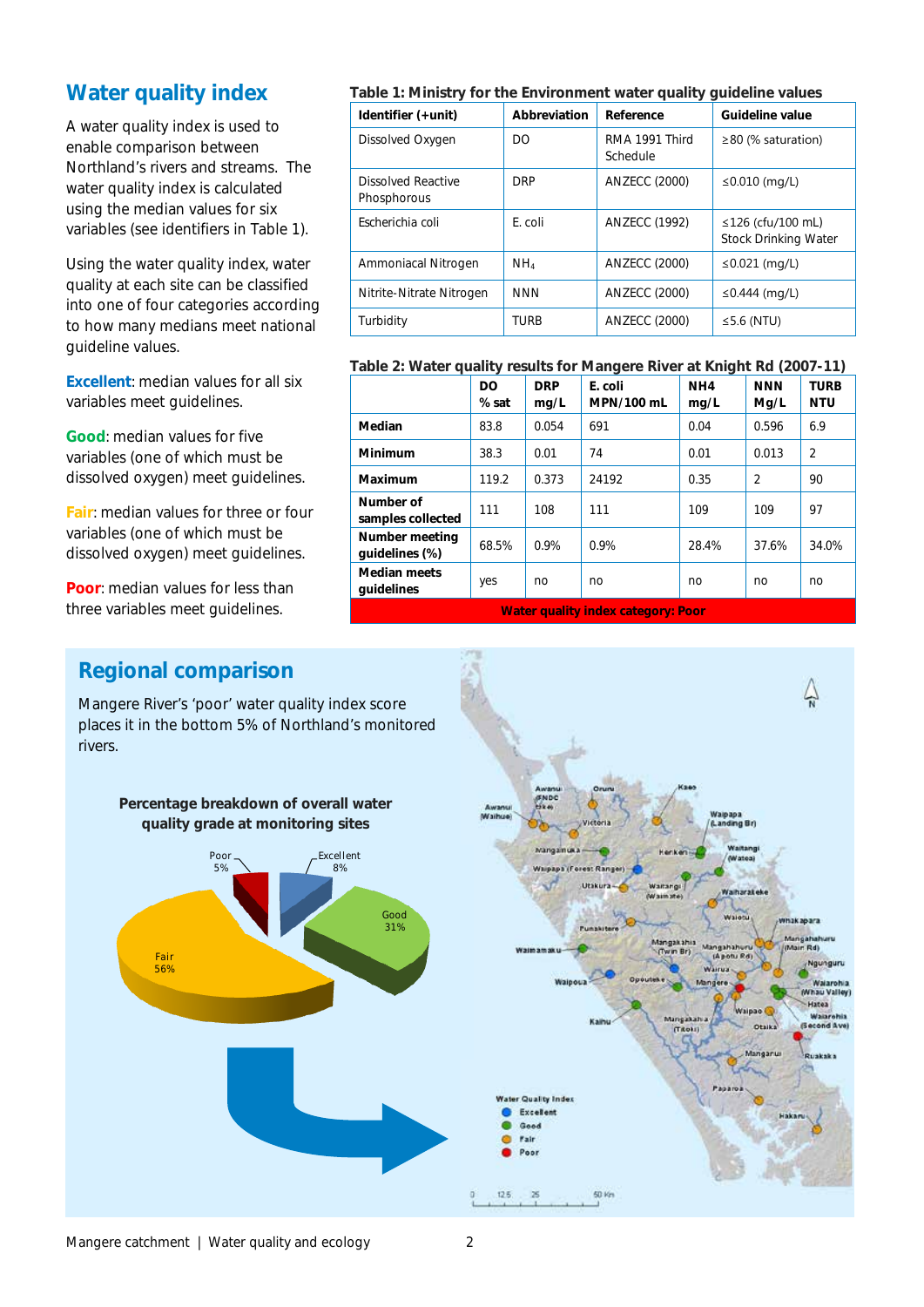## **Land use and water quality**

The Mangere River is a low-lying, slow-flowing tributary to the Wairua River, which flows through a mostly intensive agricultural catchment.

Soft sedimentary rock dominates the underlying geology of the area, exacerbating erosion issues.



#### **Land use in Northland**

Northland has a variety of landforms, soil types and associated land uses. In Northland, farming, forestry and horticulture collectively contribute 13.7% of the region's Gross Domestic Product (GDP).

The future of these industries depends on maintaining the productive capacity of Northland's soils. The consequence of poor soil management is not only the loss of productivity but also an increased environmental impact including the downstream degradation of water quality.

## **Land use pressure on water quality and biodiversity**

Intensification of land use can impact on water quality and indigenous biodiversity in a number of ways. Although in recent years there has been retirement and regeneration of some areas of marginal land, this has often been negated by the

intensification of land use in the more productive areas.

Increased fertiliser use and the corresponding increase in stocking rates can lead to higher levels of loss of effluent and nutrients from farms to surrounding areas.

Dune lakes, gumlands, bogs and fens are examples of some of the habitat types in Northland that are particularly at risk. These ecosystems have developed under naturally low fertility conditions and the plant and animal species present are adapted to these conditions.

Nutrient enrichment brought about through the intensification of land use within the catchment can lead to rapid invasion by weeds leading to a system dominated by introduced species.